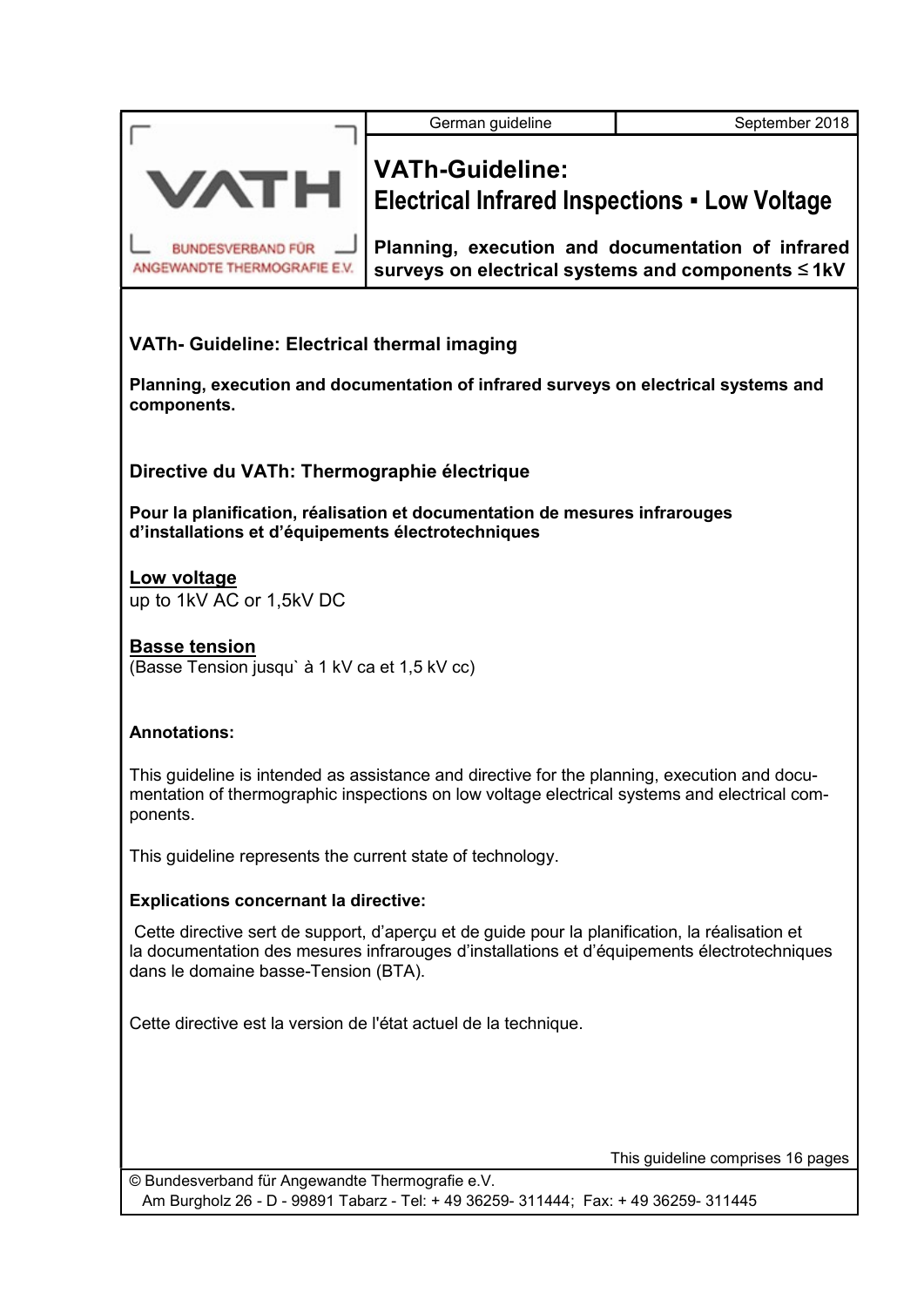VATh- Guideline: "Electro-Thermography" Version from: February 2016 Editor: Bundesverband für Angewandte Thermografie e.V. Am Burgholz 26 D-99891 Tabarz Tel: + 49 36259 -311444 Fax: + 49 36259 -311445

© All rights reserved by Bundesverband für Angewandte Thermografie e.V.

All statements are based on the current standard of knowledge. The Bundesverband cannot accept any responsibility or liability. Recommendations or objections for upcoming versions should be addressed to the office of the Bundesverband.

In the case of disputes the German version of this guideline is relevant.

### Table of contents

| 1.  | Educational prerequisites and skills                  | 3  |
|-----|-------------------------------------------------------|----|
| 2.  | Health                                                | 3  |
| 3.  | Safety distance                                       | 4  |
| 4.  | Safety equipment                                      | 4  |
| 5.  | Regulations                                           | 4  |
| 6.  | Procedure                                             | 4  |
| 7.  | Measuring equipment                                   | 5  |
| 8.  | <b>Evaluation software</b>                            | 6  |
| 9.  | Assessment and reporting                              | 6  |
| 10. | <b>Basic document</b>                                 | 6  |
| 11. | <b>Evaluation document</b>                            | 7  |
| 12. | Classification of thermal anomalys                    | 8  |
| 13. | Thermography on photovoltaic-generators               | 9  |
| 14. | Attachment A, Chart 1, Electro Thermography           | 13 |
| 15. | Attachment B, Error catalog Photovoltaic-Thermography | 15 |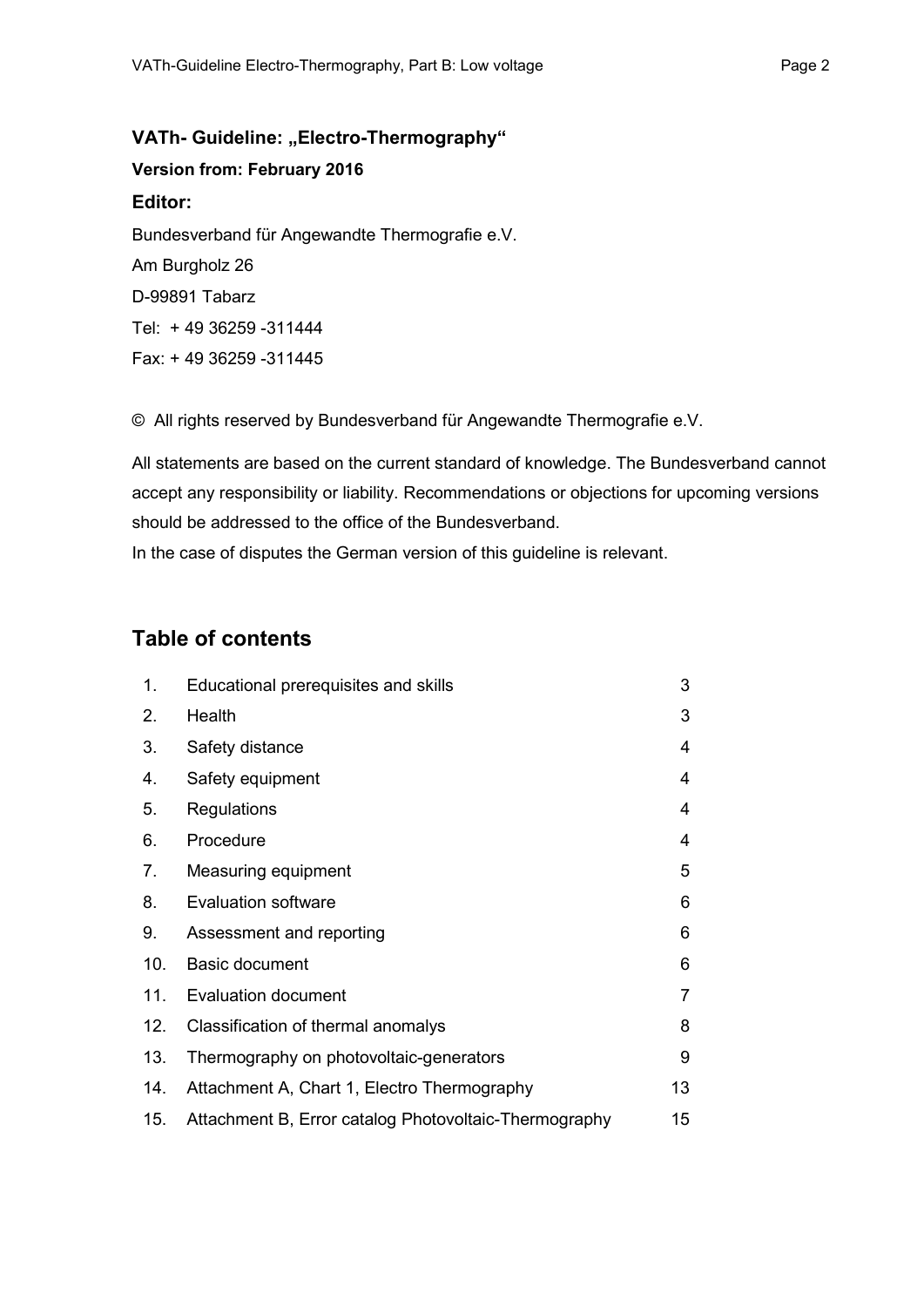### 1. Educational prerequisites and personal skills

The following prerequisites must be fulfilled and represents the basis for a qualified thermographic training:

- a) A completed apprenticeship in the field of electrical engineering with the skill of a journeyman, master craftsman or engineer. Engineers, who graduated from a college or technical college without having completed an apprenticeship as an electrically qualified person, must provide a certificate according to DIN VDE 1000-10 / 4.2.
- b) At least two years of professional experience in the field of Electro-Thermography and several years of experience in the field of electronic engineering according to VDE1000- 10 / 4.2 is required (Annotation: several years experience in the related field of activity).

It is mandatory to prove at least a successfully completed level 1 course according to DIN EN ISO 9712\* and a specific training course reagrding fundamentals of electrical components along with the assessment of typical electrical thermal anomalies (e.g. DIN EN ISO 9712\*, Sector: Electrical Applications – Level 2).

According to the guidelines for personnel in the field of non-destructive testing, only the persons are allowed to run an inspection and evaluation without supervision of a level 2 or 3 certified person, if they are certified according to DIN EN ISO 9712\*, Sector: Electrical Applications – Level 2 or 3.

Due to the generally increased fire risk, the person performing the inspection must be able to assess temperature rises accurately. Therefore, only persons should conducting the survey, who own a certificate "Electrical Thermographer, level 2" according to DIN EN ISO 9712\* or "VdS acknowledged specialist for Electro-Thermography" (VdS = German association of property insurance companies) in order to meet the requirements of the insurance industry.

#### \*: has displaced DIN EN 473 and DIN 54162!

### 2. Health

The presentation of a certificate proofing the visual capacity according to DIN EN ISO 9712<sup>\*</sup> is indispensable and must be renewed annually.

Also it should be acknowledged that the work in the field of Electro-Thermography is associated with increased health risks. Especially, people with pacemakers or a disposition for dizziness and epileptic seizures need to be aware of that.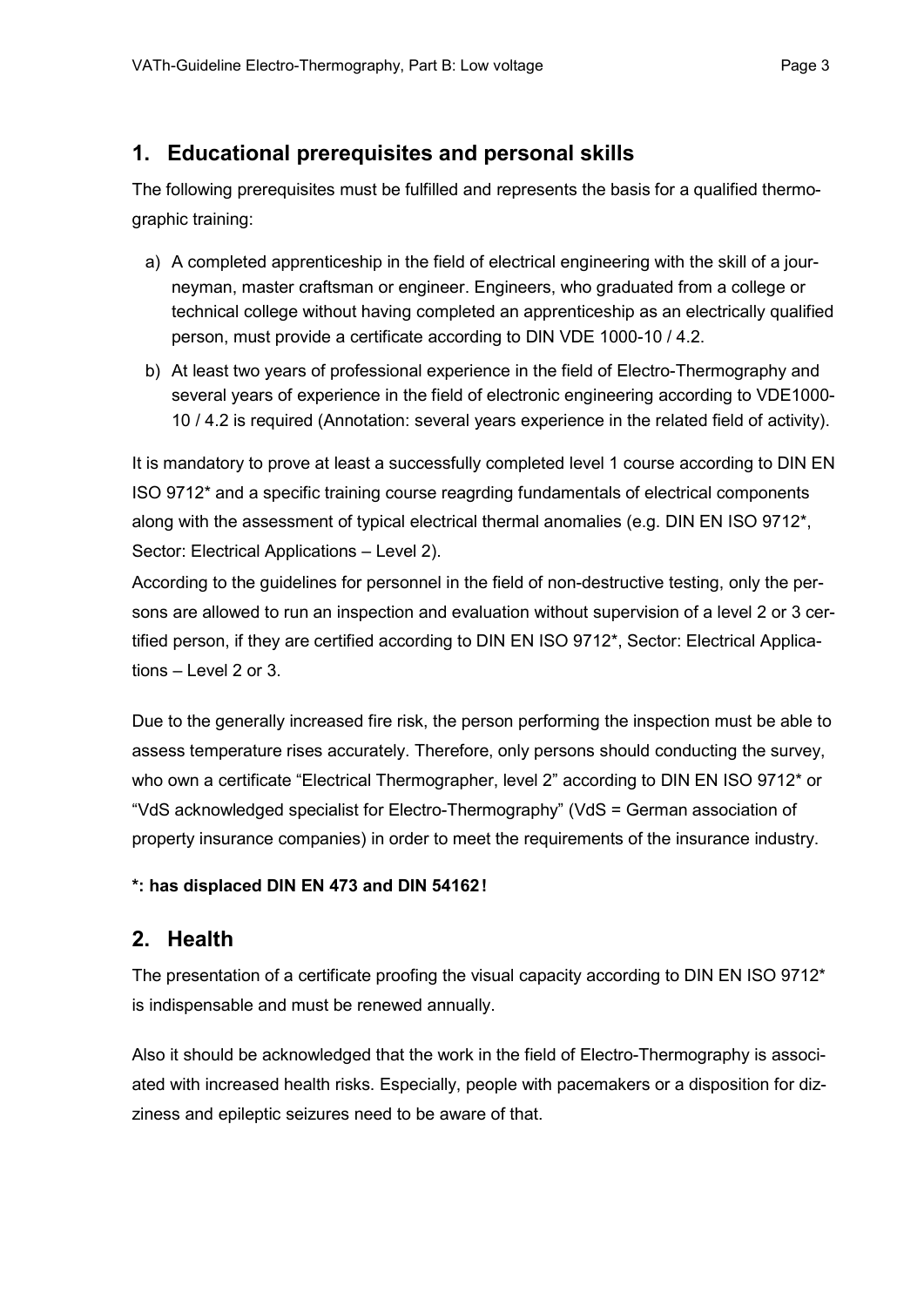### 3. Safety distance

By definition conducting an electrical inspection is considered to be included in the category "working in hazardous electrical energized areas". As a consequence of working close to electrically energized components the following safety distance must be mantained according to VDE 0105, Table 102:

| Nominal voltage in volts [V] | Safety distance in meters [m] |
|------------------------------|-------------------------------|
| $50 < U$ <sub>~</sub> < 1000 | 0,5                           |
| $U - 51000$                  |                               |

## 4. Safety equipment

According to valid accident prevention regulations and other valid regulations the thermographer has to wear personal safety equipment for his own protection.

# 5. Regulations

Thermographic personnel inspecting electrical systems should generally be independent (no in-house personnel). This ensures that neither superior nor the company management has influence on the inspection. Safety and fire prevention always comes first.

### 6. Procedure

The thermographic inspection should be scheduled to fulfill the following conditions:

- a) a minimum of 20% load of the inspected electrical components regarding to their maximum nominal load.
- b) the condition mentioned in item a) must be maintained long enough to ensure that the components have reached a thermal equilibrium state while running the inspection.

Since the two conditions listed above are not always fully realizable and since the thermography of electrical systems is to be considered a snap-shot, it is advisable to run an inspection at regular intervals. This will improve the statistical certainty to detect anomalies. A separate risk assessment has to be performed by the employer.

It is recommended, that the end user shall provide a qualified assistant to accompany the infrared thermographer during the inspection. The qualified assistant should be knowledgeable of the operation and history of the equipment to be examined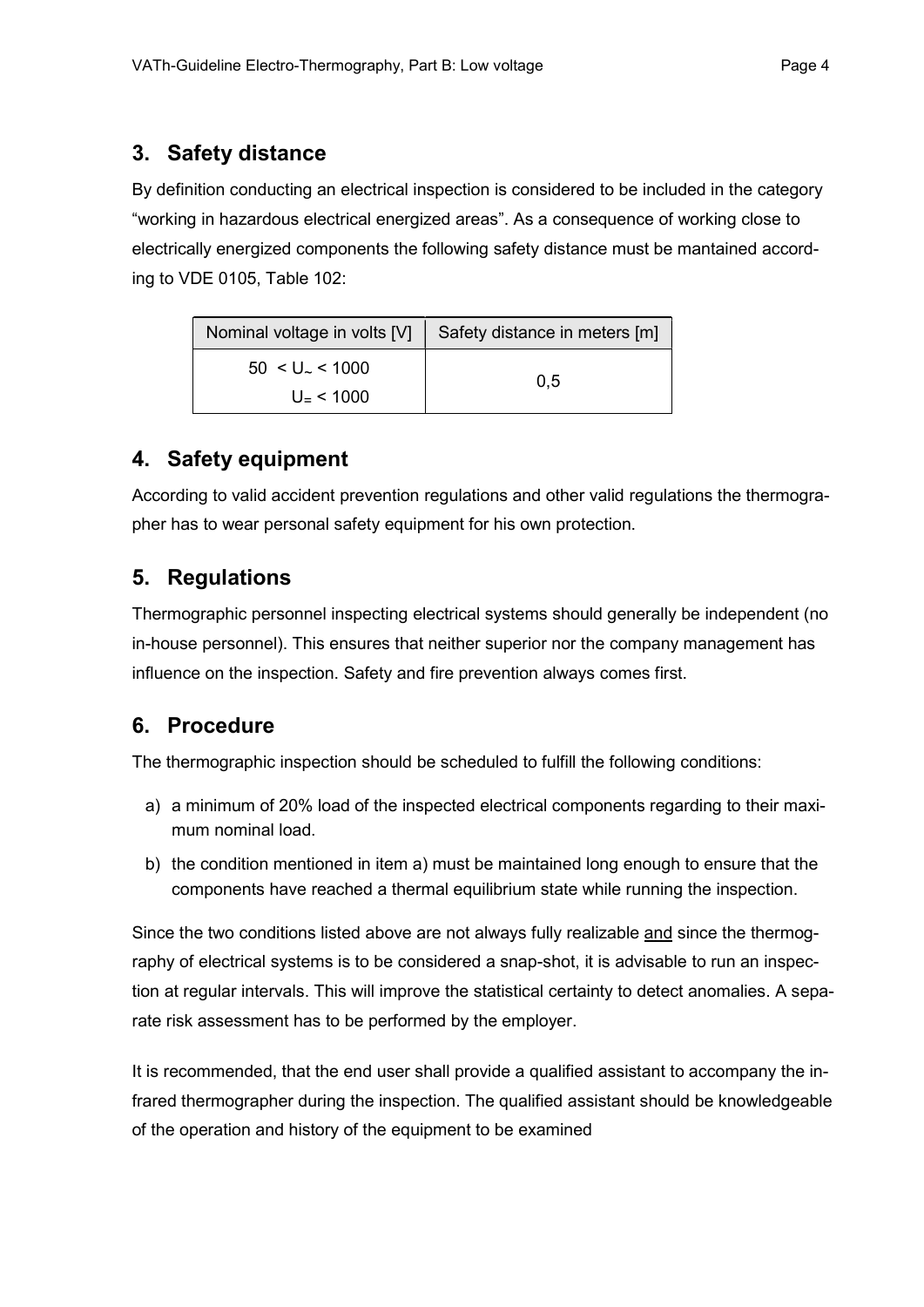# 7. Infrared Camera Equipment

The infrared imaging system beeing used has to meet the following requirements:

| Spectral Range:                       | Cameras working in the MW (Mid-Wave: 3-<br>5 µm) or LW (Long-Wave: 8-12 µm) spec-<br>tral band can be used.                                                                                                                                                                                                         |  |  |  |  |  |
|---------------------------------------|---------------------------------------------------------------------------------------------------------------------------------------------------------------------------------------------------------------------------------------------------------------------------------------------------------------------|--|--|--|--|--|
| <b>Measurement Temperature Range</b>  | -20 $^{\circ}$ to +500 $^{\circ}$ C<br>(or higher)                                                                                                                                                                                                                                                                  |  |  |  |  |  |
| <b>OperatingTemperature Range</b>     | $-10^\circ$ to $+40^\circ$ C<br>(or higher)                                                                                                                                                                                                                                                                         |  |  |  |  |  |
| <b>Basic Type:</b>                    | A split camera/controller concept (monitor<br>and remote control unit separated or alter-<br>natively a turnable monitor) is necessary in<br>order to run the inspection also in areas<br>with difficult access                                                                                                     |  |  |  |  |  |
| Lenses:                               | Usually a lens out of the available standard<br>lens set must be used<br>Wide angle lens<br>Standard angle lens<br>Tele lens<br>$\blacksquare$<br>depending on the particular scope                                                                                                                                 |  |  |  |  |  |
| Thermal resolution:                   | $\leq 100$ mK<br>recommended: $\leq 60$ mK                                                                                                                                                                                                                                                                          |  |  |  |  |  |
| Geometrical resolution:               | $\leq$ 1,5 mrad ( = IFOV of Standard lens)                                                                                                                                                                                                                                                                          |  |  |  |  |  |
| Detector Pixel resolution:            | min. 320 x 240 Pixel                                                                                                                                                                                                                                                                                                |  |  |  |  |  |
| Temporal resolution:                  | min. 20 frames/sec                                                                                                                                                                                                                                                                                                  |  |  |  |  |  |
| Measurement accuracy:                 | $±2K$ or $±2\%$                                                                                                                                                                                                                                                                                                     |  |  |  |  |  |
| <b>Basic operating functionality:</b> | The camera must offer the capabilities to:<br>focus the image precisely<br>freeze an image<br>switch between color and gray palettes<br>activate measurement functions:<br>moveable spot and area<br>adjust all measurement parameters<br>manual scaling and display the ther-<br>mogram<br>saving radiometric data |  |  |  |  |  |
| Power supply:                         | A self-contained operation on battery<br>power is indispensable.                                                                                                                                                                                                                                                    |  |  |  |  |  |
| Calibration:                          | Periodical factory-calibrations (accord-<br>ing to the manufacturers requirements)<br>Frequent automatic compari-<br>son/compensation to an internal tem-<br>perature reference inside the camera                                                                                                                   |  |  |  |  |  |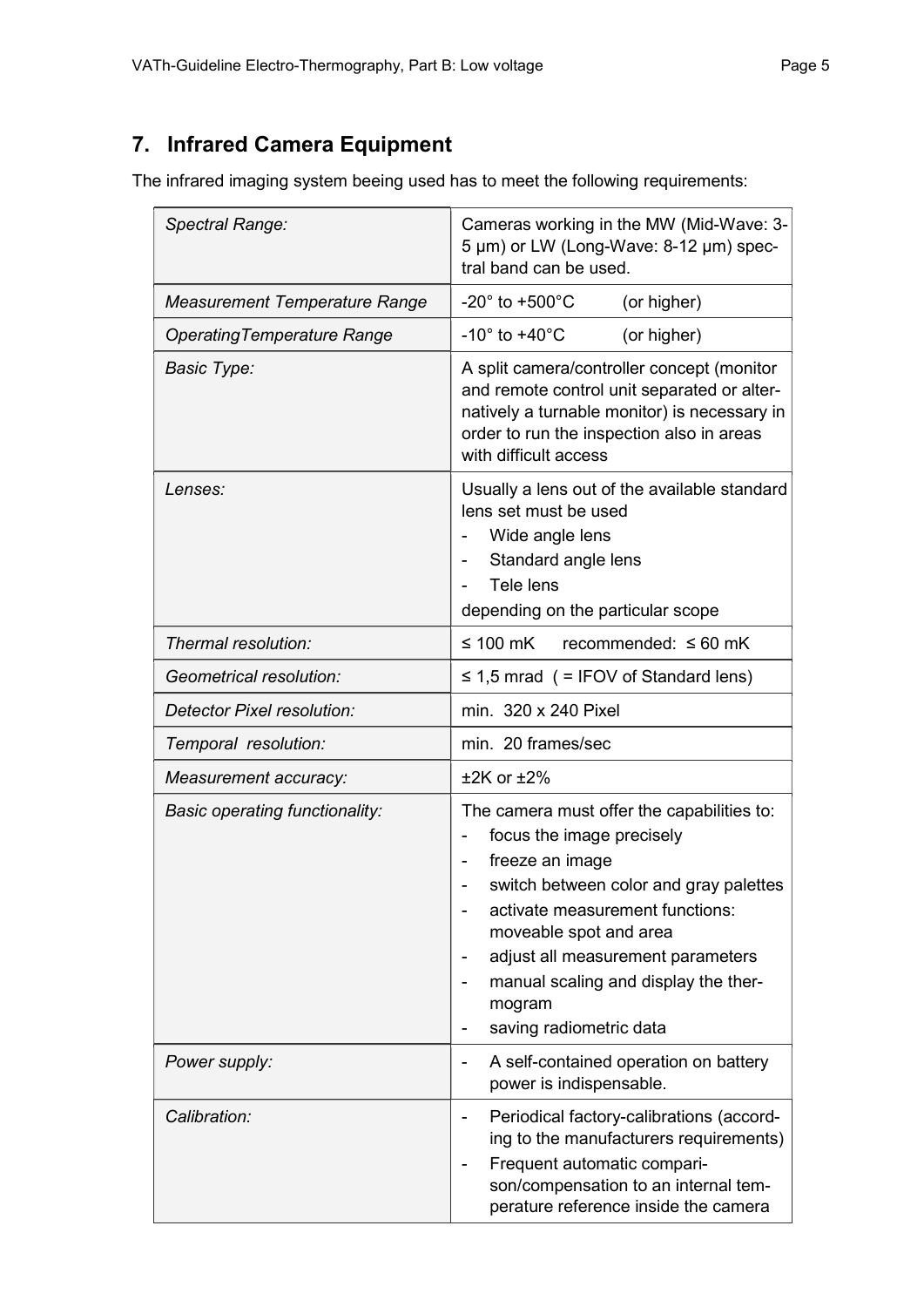| A validation of the temperature calibration<br>must be done and documented annually. |
|--------------------------------------------------------------------------------------|
| It is recommended to perform a simple cal-<br>ibration check even more frequently.   |

## 8. Analysis and reporting software

The expert must own or have access to a suitable software which allows processing, analyzing and reporting the infrared images afterwards. It must be possible to change the measurement parameters used to convert the measured radiation density into temperature and also labeling the results after the inspection.

### 9. Assessment and Reporting

The inspection report consists of a **basic document** and the actual evaluation document page(s). The particular style of these documents are due to the thermographer. Nevertheless, the data and annotations listed below must be included.

In addition the VdS guideline 2860 applies to persons qualified as "VdS acknowledged specialist for Electro-Thermography".

### 10. Basic document

The following data has to be included on the basic document:

- 1. Employer
- 2. Contractor
- 3. Inspected objects
- 4. Scope of the inspection
- 5. Name of the operating thermographer and accompanying persons
- 6. Date of inspection
- 7. The used infrared camera system incl. the applied lenses
- 8. Auxiliary measuring instruments that were used like clamp meter, thermometer, hygrometer, anemometer, pyrometer etc.
- 9. In case of outdoor inspections the weather conditions (including air temperature [°C], relative humidity [%], wind speed [m/s], Global radiation  $[W/m^2]$ ]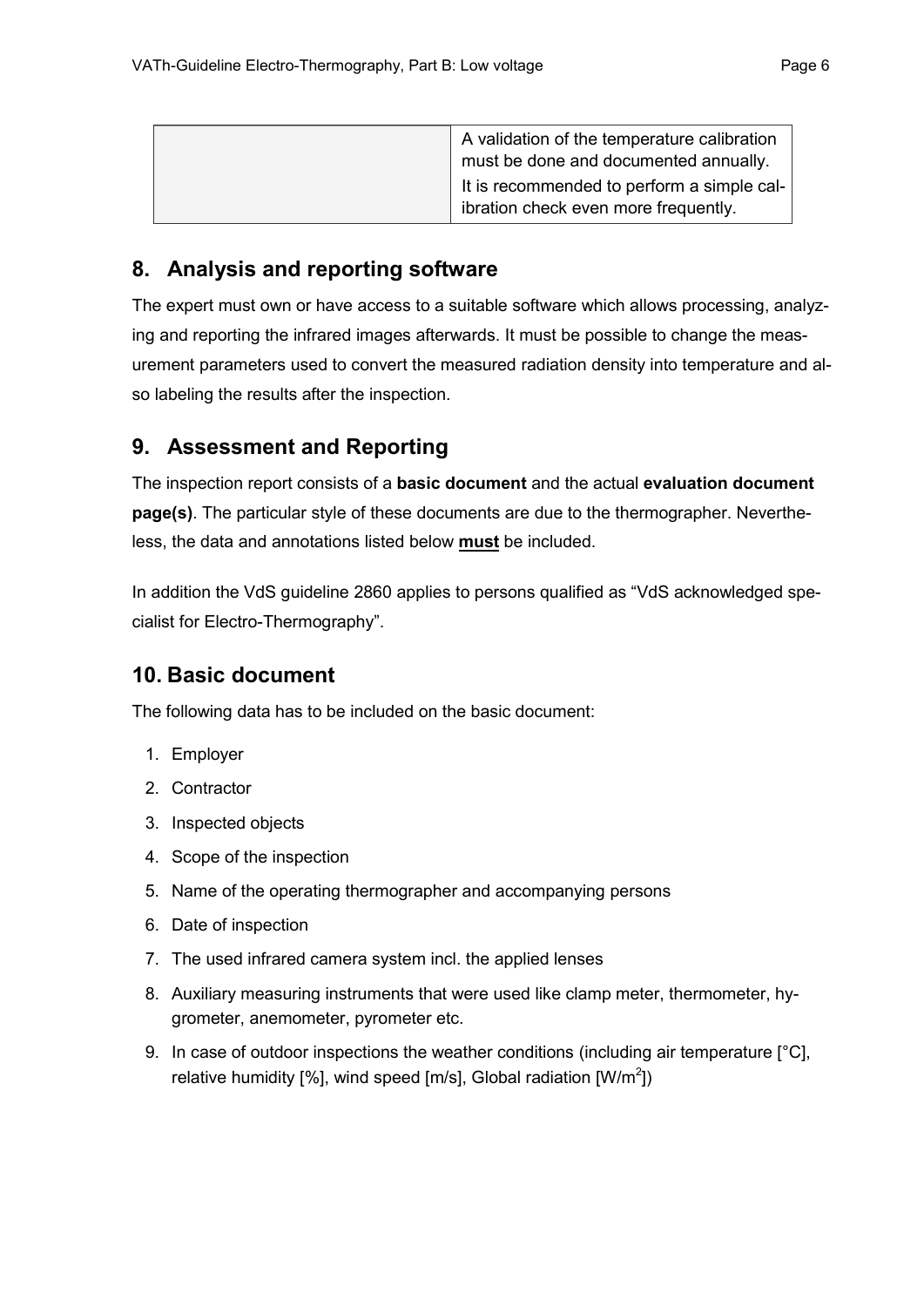#### 11. Evaluation document

Usually, the evaluation document includes a report, a listing of all inspected system components and the thermograms. Every thermogram should be presented on a separate page measuring at least 80 x 60mm (temperature scale not included). The following information regarding the thermograms must to be presented on this page:

- 1. A photo with the same image content taken from the same position.
- 2. The date and exact time the image was taken plus the name of the recorded image file.
- 3. An accurate object description (building, switchyard, switchboard, control panel, component nr/code etc.)
- 4. Preferably the load of the component when the image was saved in ampere [A] and/or as percentage [%] of the nominal load.
- 5. The temperature of the thermal anomaly with the exact location and/or the temperature difference between the fault location and an identical faultless component. The given information must be clear enough that the client can retrace the shown temperature values, resp. temperature difference.
- 6. Voltage level
- 7. Fault classification

All inspected components, that have been classified as "thermal abnormality" or "dangerous thermal abnormality" according to DIN 54191 during the evaluation period, **must** be listed in the evaluation report as well as interpreted by the operating thermographer, if necessary provided with annotations and recommendations.

A list including all inspected components along with the noticed anomalys and their classifications has to be added to the report. Non thermal anomalys can be documented by photos as the circumstances require (e.g. heavy dust deposit on electrical systems).

### 12. Classification of thermal anomalies

According to DIN 54191 anomalies are classified as follows:

- no anomalies (ok);
- thermal abnormality (tA);
- dangerous thermal abnormality (gtA);
- inspection not possible (kB);
- non-thermal anomalies (ntA).

In order to categorize into severity assessment classes, the detected temperature of the suspicoius component must be compared either with a given temperature limit ( $\triangleright$  maximum al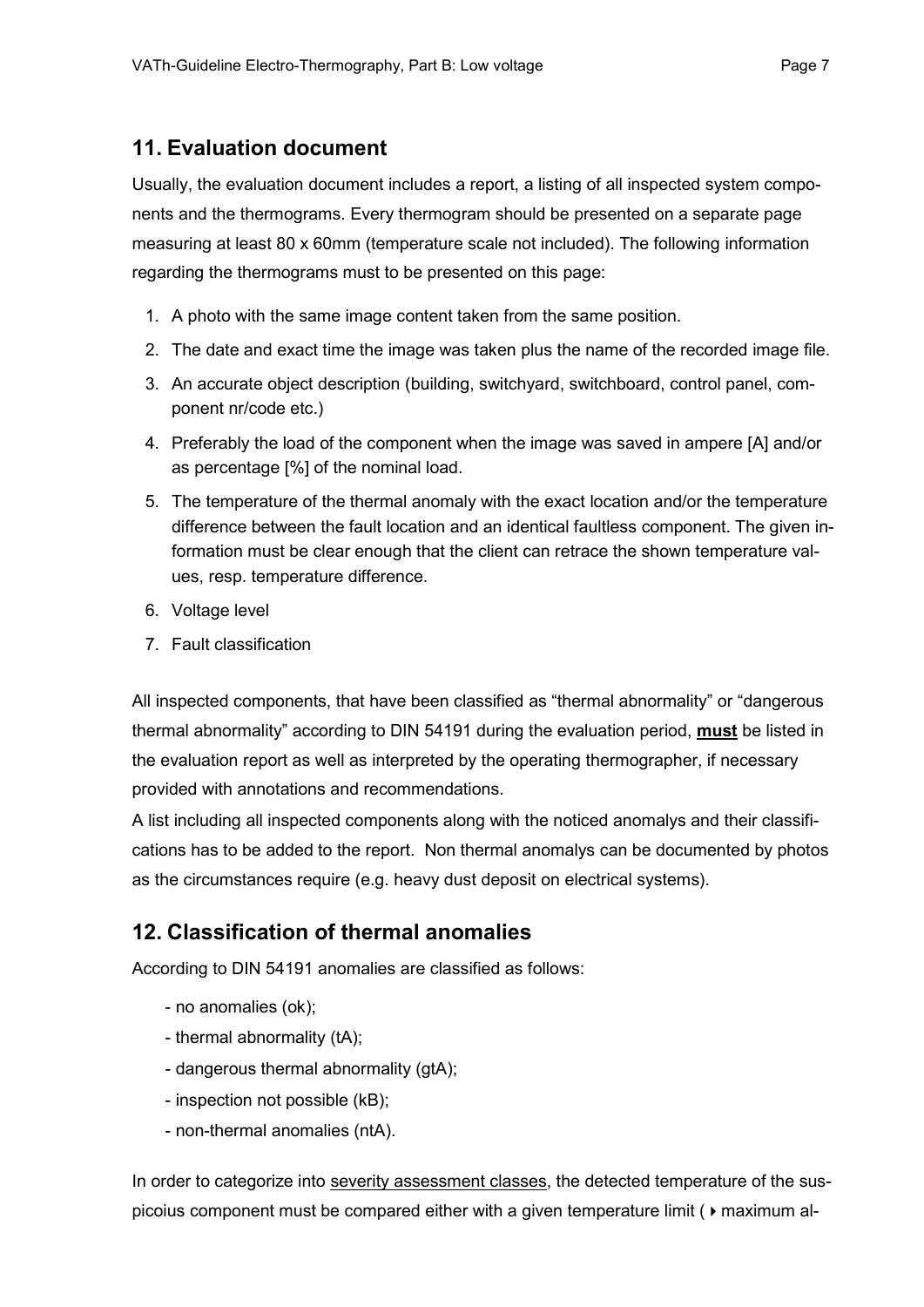lowable temperature criteria) or with the temperatures of a similar component under similar operating and environmental conditions ( $\triangleright$  temperature difference or  $\Delta T$  criteria) as showed in attachment A, chart 1.

Additionally, the measured temperature distribution and temperature gradient have to be reviewed according to the terminology "thermal anomaly". With respect to DIN 54191, a thermal anomaly describes a state which is not consistent with the normal operation or can't be explained by the internal construction of the component. For a final classification of the detected anomaly the following circumstances must be considered:

- a) -is the current load known and given constantly ?
- b) -deviating surrounding conditions ?
- c) -high density packing in the cabinet ?
- d) -how high is the packing density in the control cabinet, are neighboring resources also affected (simultaneity factor)?
- e) -is a redundancy of the inspected component given ?
- f) -is an unrestricted visual connection to the actual heat source given?

| Severity class      | $[1]$ OK                      | $\mathsf{Z}$ tA*                                                                                 | $\begin{bmatrix} 3 \end{bmatrix}$ th <sup>*</sup>                                                | $[4]$ gtA                                                                                                                     |
|---------------------|-------------------------------|--------------------------------------------------------------------------------------------------|--------------------------------------------------------------------------------------------------|-------------------------------------------------------------------------------------------------------------------------------|
| Recommen-<br>dation | no further action<br>required | check possible<br>cause;<br>repair at next<br>sheduled shut-<br>down, at most<br>within 6 months | check possible<br>cause;<br>repair at next<br>sheduled shut-<br>down, at most<br>within 2 months | short-term deac-<br>tivation;<br>check possible<br>cause and repair<br>as soon as pos-<br>sible; alternatively<br>reduce load |

\*: Thermal indications e.g. on electronic printed circuit boards can cause time-consuming troubleshooting and may lead to long and costly downtimes. Therefore the "tA"-rating was splitted into 2 classes (deviating from DIN EN 54191) which differs only with respect to the recommended time frame for inspection and maintenance.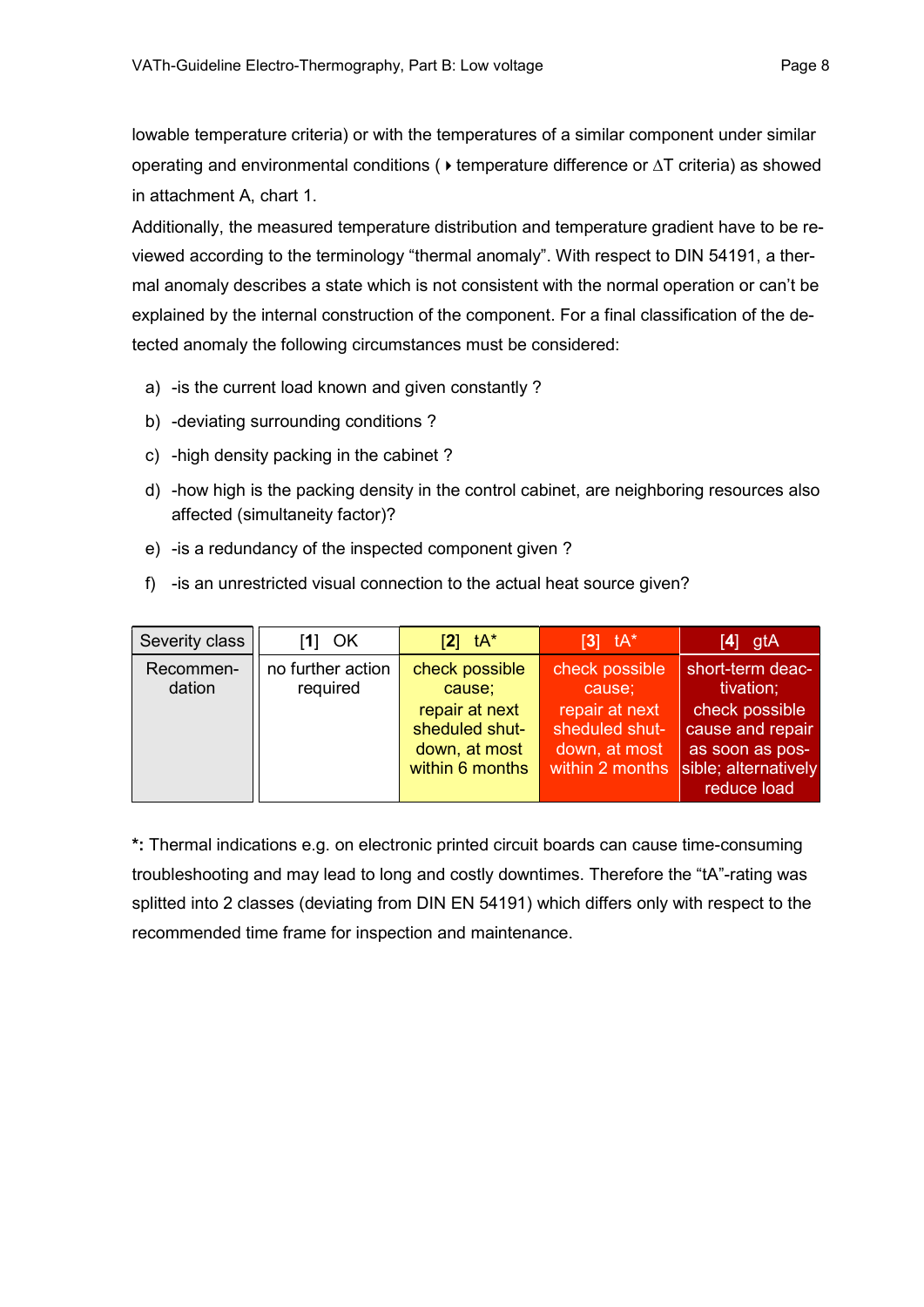### 13. Thermography on photovoltaic-generators

With the increasing use of photovoltaic systems in the commercial as well as the private sector there is rising demand for an appropriate inspection technology to guarantee a safe and profitable operation of these systems. Infrared thermography is highly qualified to be such an inspection method and ist not just limited to commissioning inspections (first inspection in accordance with DIN EN 62446).

Basically, a thermographic inspection on photovoltaic-generators (photovoltaic-module units) must be assigned to the field of electro-technical thermography, which requires a basic knowledge of the functional principles of photovoltaic-generators as well as a founded understanding of thermography as an optical inspection method in order to be done accurately. In addition to the previous chapters 1. to 12. this section contains annotations highlighting the specific requirements for the infared inspection of photovoltaic-generators.

### 13.1. Training

In order to run a commissioning inspection, i.e. the first inspection after installation, the executing thermographer must understand the fundamental functionality of photovoltaicgenerators. Furthermore he needs to have sufficient knowledge of non-contact temperature measurement technology by using radiometric infrared cameras. These requirements must be proved by having participated an at least two day training focused on photovoltaic installations and photovoltaic thermography. Nevertheless it is strongly recommended to hold a level 1 certificate according to DIN EN ISO 9712. Table 2 in attachment B of this document shows a compilation of the most common thermal patterns on photovoltaic-generators, meant to help categorize suspicious patterns or anomalies found.

If thermal signatures are detected that differs from the examples in the compilation, a certified thermographer needs to be consulted, holding at least a level 2 certificate according to DIN EN ISO 9712 - Sector: Electrical Applications.

For periodic inspections, systematic error diagnosis or system optimization it is considered helpful to consult an expert in the field of photovoltaic installation engineering as well.

### 13.2. Safety equipment

If working in components that are likely to crash, the appropriate fall protection (e.g. safety harness) needs to be used.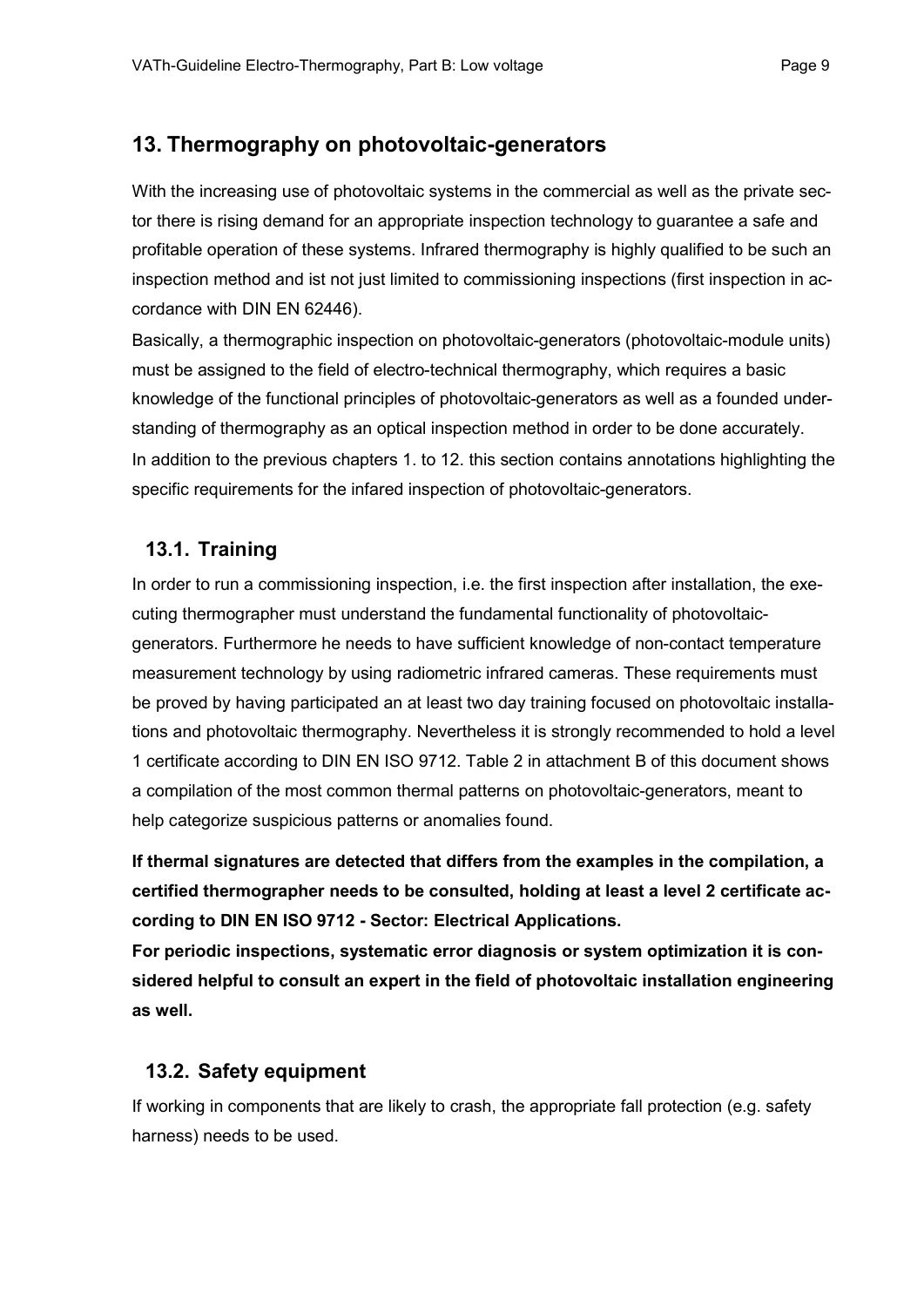#### 13.3. Other regulations

When inspecting roof integrated systems or systems without a fire resistant separation between the generator and the flammable roof structure (also foil roofs), the focus should be put on fire protection issues. Therefore, the thermography personnel should be independent from the operator and the constructor.

#### 13.4. Operation procedure

First of all it needs to be ensured, that the photovoltaic system is in operation. For this purpose the following approaches can be helpful:

- a. control the Information-display(s) on the DC-converter(s)
- b. measure the string currents with a current clamp
- c. cause a partial shading of a module and check the reaction with the infrared camera.

The thermographic inspection has to be executed under stable radation and weather conditions, i.e. an irradiation of at least  $600 \text{ W/m}^2$  (at the pv-generator), a cloud coverage not exceeding 2/8 Cumulus and a wind speed of max. 4 Beaufort. After short-term radation- and load changes (> 10% per minute) a settling time of at least 10 minutes should be kept before proceeding the inspection. The radation conditions must be measured and documented during the inspection (irradiation power, measured parallel to the pv-generator surface). This allows a recalculation to nominal load conditions afterwards.

### 13.5. Infrared Camera Equipment

Spectral Range: A camera working in the LW (Long-Wave: 8-12 µm) spectral band would be preferable due to less solar reflections. Basic Type: A split camera/controller concept (monitor and remote control unit separated or alternatively a turnable monitor) is necessary to be able to see the camera monitor and the inspected component simultaneously (especially at close distances) Particular situations could require using the built-in viewfinder or shielding the camera monitor from direct sunlight. Measurement Temperature Range  $\vert -20^\circ$  to +120 $^\circ$ C (or higher) Operating Temperature Range  $\vert -10^\circ$  to  $+40^\circ \text{C}$  (or higher)

The infrared camera system beeing used should meet the following requirements: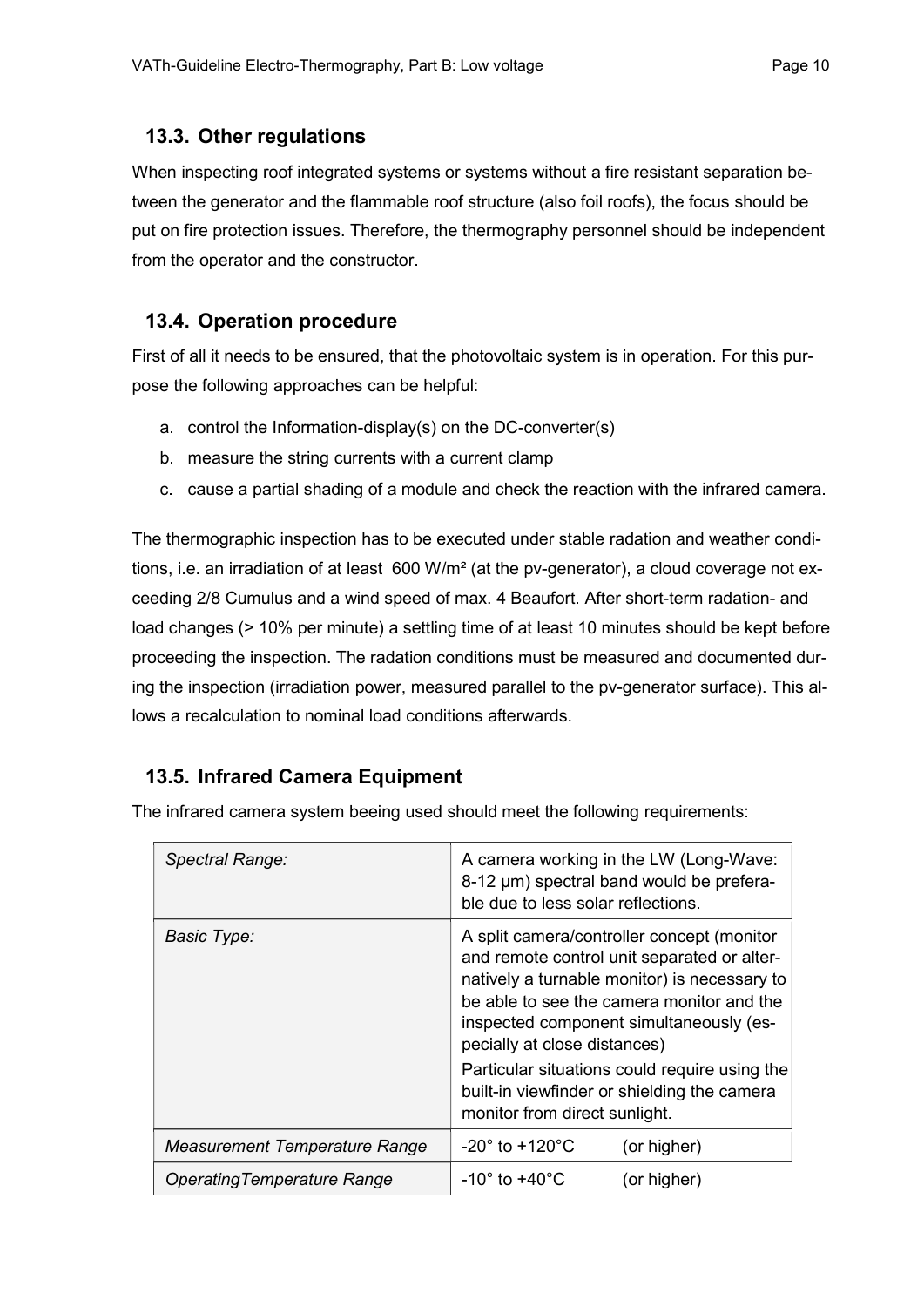| Lenses:                 | Due to the typically strongly varying dis-<br>tances the camera should be equipped<br>with interchangeable lenses, e.g. a stand-<br>ard or wide angle lens (for short distances<br>and overview shots) and a tele lens (for<br>single cells at longer distances).<br>Alternatively flying recording platforms (so-<br>called drones) can be used, which allows<br>flexible camera positions |
|-------------------------|---------------------------------------------------------------------------------------------------------------------------------------------------------------------------------------------------------------------------------------------------------------------------------------------------------------------------------------------------------------------------------------------|
| Geometrical resolution: | It is essential to make sure that there are at<br>least 5x5 Pixel (native Detector pixel, no in-<br>terpolation) on a single cell for an accurate<br>temperature measurement                                                                                                                                                                                                                |

#### PHOTO

Although most of the infrared cameras nowadays are equipped with an additional visible camera, the performance of these built-in digital cameras is not sufficient regarding FOV (field of view) and resolution. Therefore, a separate camera has to be used, which allows to adjust the identical FOV like the infared camera and offers a sufficient spatial resolution to resolve even small conductor strips.

Furthermore, the identification of single suspicious photovoltaic modules must be possible even in large photovoltaic installations. Therefore the resolution capability of the visible camera should be at least 30 times the resolution of the infrared camera covering the same FOV.

### 13.6. Evaluation software

In addition to the features mentioned in chapter 8. Analysis and reporting software the software should allow to create polygon areas and providing the minimum-, maximum- and average temperatures along with automatic position markers of the maximum and minimum temperature.

### 13.7. Documentation

Any typ of thermal anomaly must be documented by at least one thermogram. The radiometric data of these thermograms must to be saved and should be available to the customer to its full extent (if needed). The framework conditions such as irridation power, cloude coverage, wind speed etc. must be documented in order to guarantee the reproducibility of the collected results.

#### Photovoltaic Installations with more than 100 modules

In case of large pv-installations with more than 100 modules, resp. an extensive number of anomalies it is usually sufficient to provide a list of the anomalies found, comprising the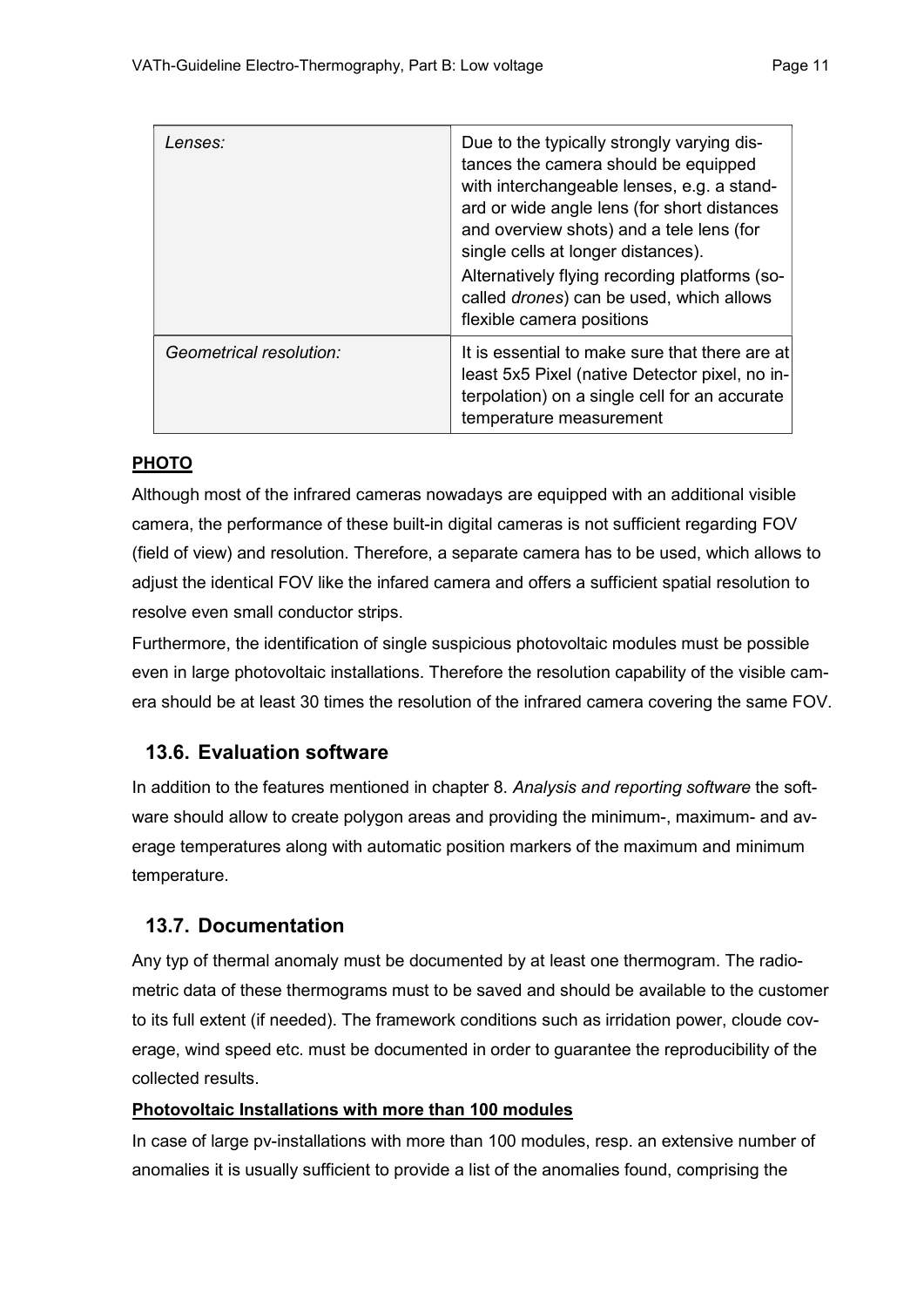names of the radiometric image files and a description of the anomaly. But nevertheless, the complete data-set must be available for the customer in the case of further queries. In case of high volume findings with often very similar thermal patterns it is not necessary to supply a photo to every thermogram for reasons of clarity and to keep a clear overview.

The exact position of every anomaly within the complete installation must be stated clearly by applying two of the following options:

- a thermogram where the position is apparent from the context
- stating the position by refering to a "position"-list, e.g. a list, incorporating the x,ycoordinates of all modules
- mark the relevant item (pv-module or cell) in the wiring diagram of the pv-installation
- specifify the derial number of the module
- marking of the affected module with a waterproof pen on its frame or on the back of the module in the field

Stating the position information twice facilitates finding the suspicious module and reduces the risk of confusion during repair activities.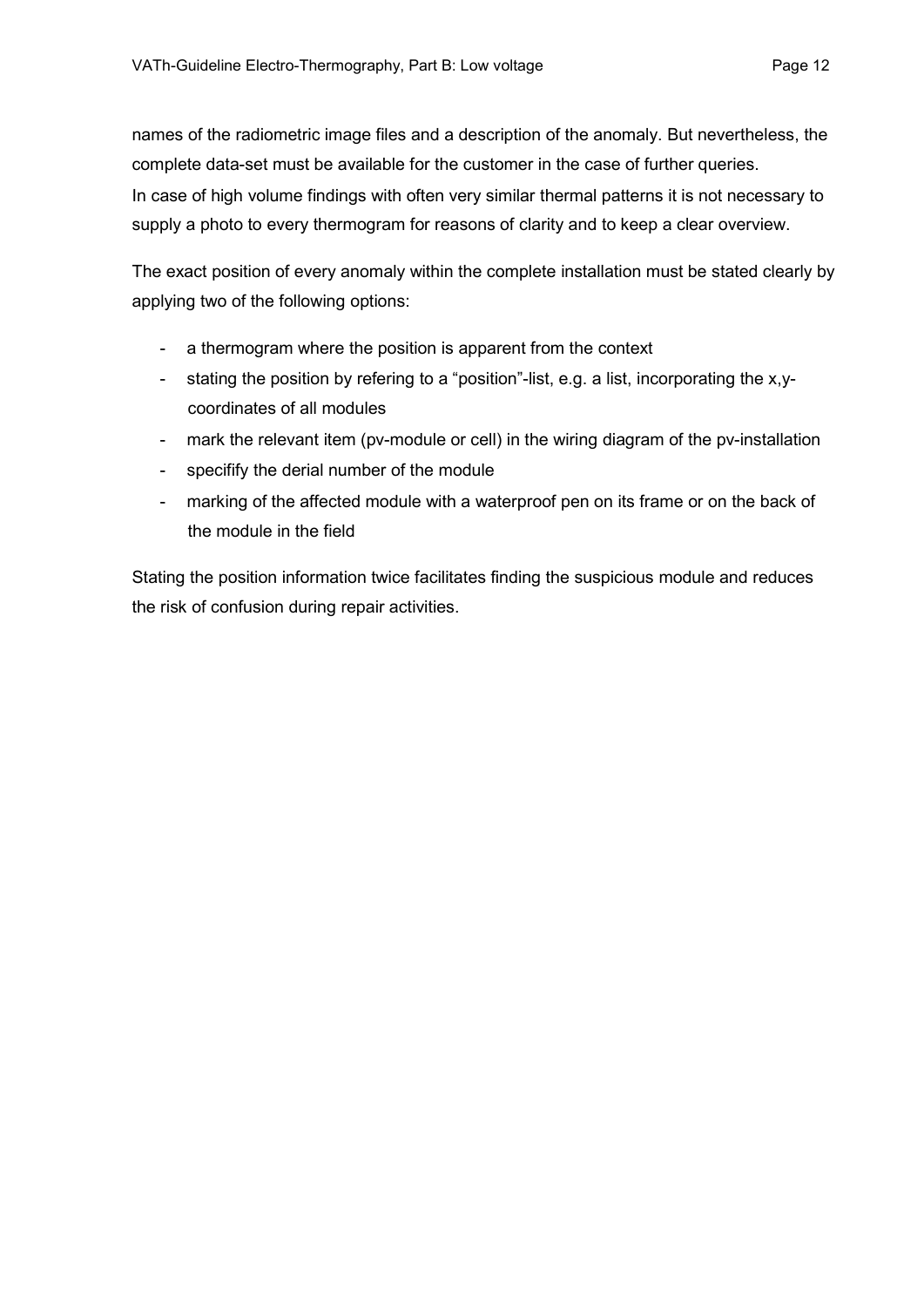# Annex A, Chart 1

| <b>Component or material:</b>                               | Temperature limit $[^{\circ}C]$ : | Overtemperature limit AT [K]: |  |
|-------------------------------------------------------------|-----------------------------------|-------------------------------|--|
| -junctions / clamps                                         |                                   |                               |  |
| copper, bare                                                | 100                               | 60 <sup>a</sup>               |  |
| copper-zinc-alloy, bare                                     | 105                               | $65^{\circ}$                  |  |
| copper or copper-zinc-alloy, tinned                         | 105                               | $65^{\circ}$                  |  |
| Copper or cooper-zinc-alloy, silver-coated or nickel-plated | 110                               | 70 <sup>a</sup>               |  |
| -accessible parts                                           |                                   |                               |  |
| manually operated / metal                                   | 55                                | 15 <sup>a</sup>               |  |
| manually operated / non-metal                               | 65                                | $25^{\circ}$                  |  |
| touchable / metal                                           | 70                                | 30 <sup>a</sup>               |  |
| touchable / non-metal                                       | 80                                | 40 <sup>a</sup>               |  |
| metal housing, close to cable bushings                      | 80                                | 40 <sup>a</sup>               |  |
| non-metal housing, close to cable bushings                  | 90                                | 50 <sup>a</sup>               |  |
| housing surfaces with internal power resistors              | 240                               | 200 <sup>a</sup>              |  |
| -cables and electrical lines                                |                                   |                               |  |
| <b>PVC</b> insulated                                        | 70                                | 40 <sup>b</sup>               |  |
| heat-resistant PVC insulated lines (labeled: V2)            | 90                                | 60 <sup>b</sup>               |  |
| heat-resistant rubber-wiring cable (e.g.: H07G-U/R/K)       | 110                               | 80 <sup>b</sup>               |  |
| ETFE wiring cable                                           | 135                               | 105 <sup>b</sup>              |  |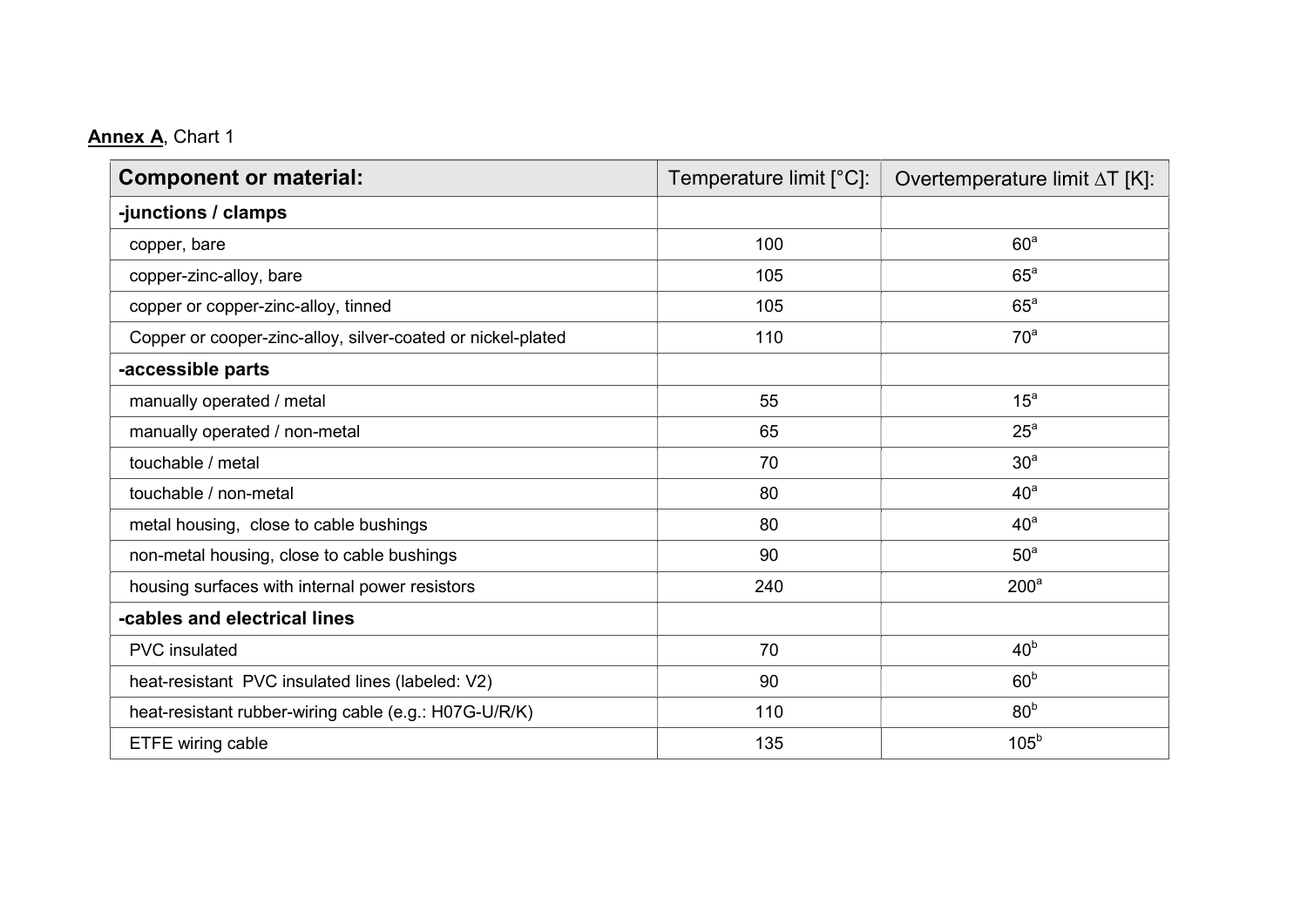#### Annex A, Chart 1 (continued)

| <b>Component or material:</b>                                     | Temperature limit $[^{\circ}C]$ : | Overtemperature limit $\Delta T$ [K]: |
|-------------------------------------------------------------------|-----------------------------------|---------------------------------------|
| Heat-resistant silicone-cablet (e.g.: N2GFA, H05S-U/K, H05SS-F)   | 180                               | 150 <sup>b</sup>                      |
| rubber twin-, hose-, flat cables (e.g.: H03VH-Y, H03VV-F)         | 60                                | 30 <sup>b</sup>                       |
| -Insulating materials (with letter codes)                         |                                   |                                       |
| Y (e.g.: cotton, paper, polyethylene)                             | 90                                |                                       |
| A (e.g.: paper, silk, impregnated with fluid insulating material) | 105                               |                                       |
| E (e.g.: phenol-, melamine-, epoxy resin, triacetate film)        | 120                               |                                       |
| B (e.g.: micanites, fiberglass, ceramic, porcelain)               | 130                               |                                       |
| F (e.g.: micaceous, fiberglass)                                   | 155                               |                                       |
| H (e.g.: aromatic polyamides, polyimide, silicone)                | 180                               |                                       |
| N (e.g.: glass*, polytetrafluoroethyle, epoxy EW90)               | 200                               |                                       |
| Oil transformer                                                   |                                   |                                       |
| winding, thermic category A, cooling method OF or ON              | 105                               | $65^{\circ}$                          |
| winding for cooling method OD                                     | 110                               | 70 <sup>a</sup>                       |
| oil in the upper part of the transformer                          | 100                               | 60 <sup>a</sup>                       |
| Dry type transformer<br>According to insulation class             |                                   |                                       |

a: ambient temperature: 40°C, average over 24h maximum at 35°C

b: ambient temperature: 30°C

\* only a good insulator until 300°C; at around 600°C glass is becoming a conductor!

This chart does not raise a claim to be complete. Extensions and limitations regarding the permitted limit temperatures have to be possibly looked up in the relevant norms.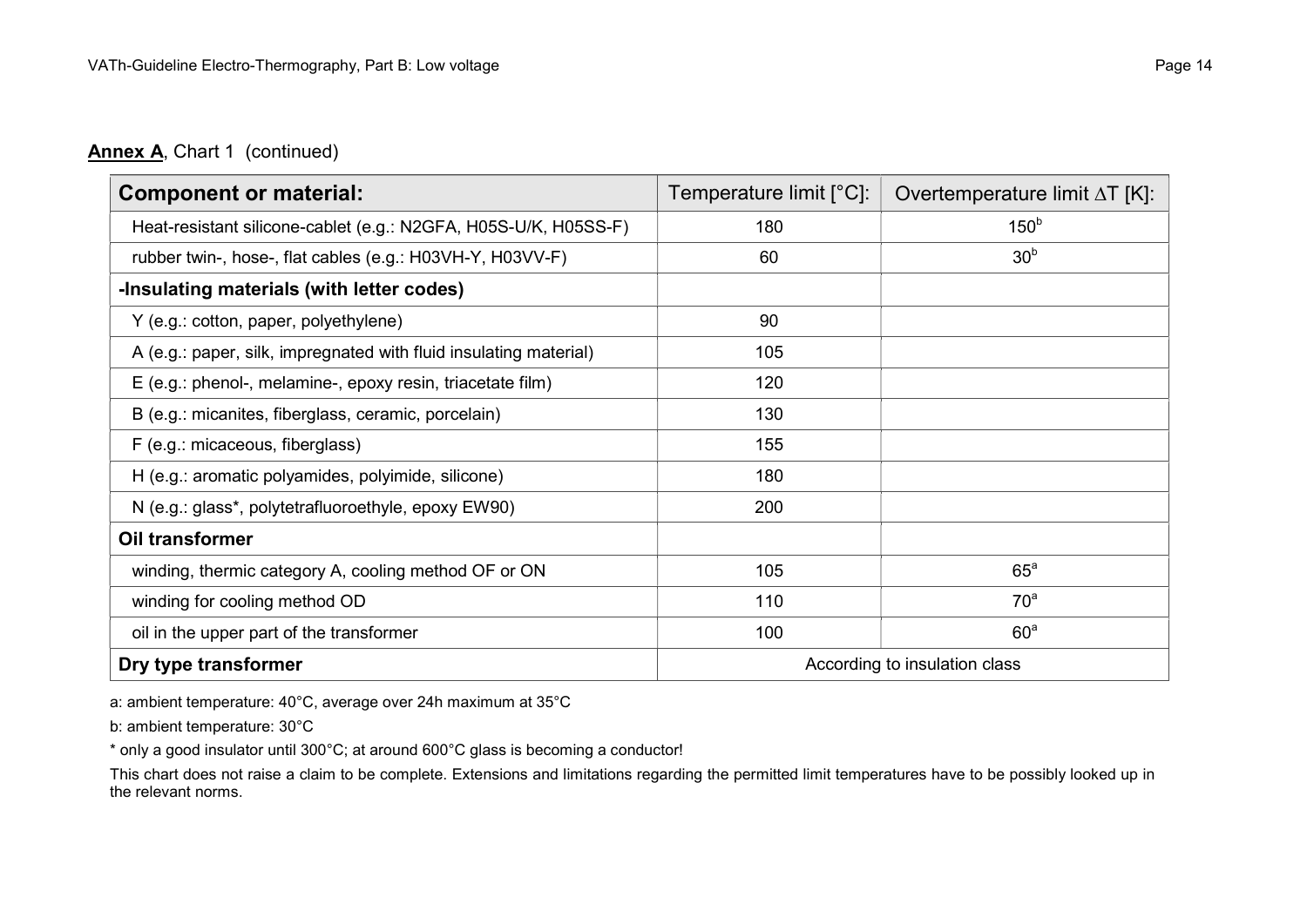| Thermogram                                                                  | Description                                                         | defect class | $\Delta T$ [K]: | Recommendation                                                                                                                                                   |
|-----------------------------------------------------------------------------|---------------------------------------------------------------------|--------------|-----------------|------------------------------------------------------------------------------------------------------------------------------------------------------------------|
| $\overline{c}$<br>50<br>40<br>30                                            | Suspicious con-<br>ductor strip                                     | tA           | > 3 K           | In-depth visible check;<br>evaluation by a level 2 certi-<br>fied thermographer based on<br>detailed high-resolution back-<br>side thermogram/photo              |
| $\overline{c}$<br>$120 -$<br>110<br>100<br>90<br>80<br>70<br>60<br>50<br>40 | Overheated cell<br>(make shure,<br>that it is no<br>shading effect) | tA           | >20 K           | replace module                                                                                                                                                   |
| $\overline{\text{c}}$<br>60<br>50<br>40                                     | Heated junction<br>box                                              | tA           | > 3 K           | In-depth visible check;<br>evaluation by a level 2 certi-<br>fied thermographer based on<br>detailed thermogram of the<br>open junction box from the<br>backside |

Annex B, Chart 2 Typical thermal patterns incl. severity assessment criteria and repair recommendations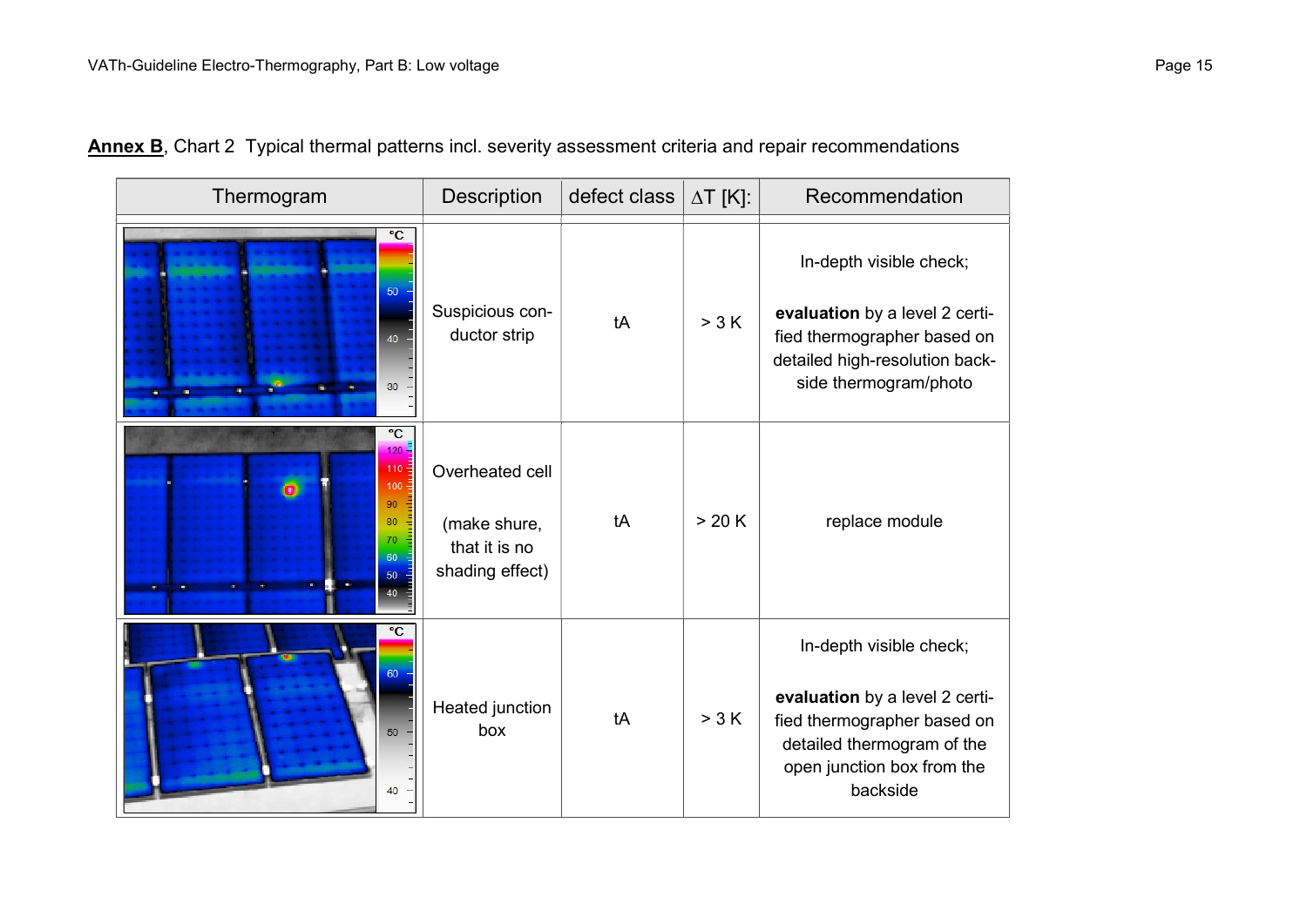| Thermogram                                                | Description                                             | defect class | $\Delta T$ [K]: | Recommendation                                                                                                                                   |
|-----------------------------------------------------------|---------------------------------------------------------|--------------|-----------------|--------------------------------------------------------------------------------------------------------------------------------------------------|
| $\overline{C}$<br>70<br>60<br>50<br>40                    | Module with by-<br>passed sub-<br>string<br>(idle mode) | tA           | $2 - 7K$        | replace module;<br>in case of increased risk of fire<br>(flammable material close to<br>the modele) this module must<br>be taken out immediately |
| $\overline{C}$<br>40<br>30 <sub>1</sub><br>20             | Several sub-<br>strings by-<br>passed                   | tA           | $2 - 7K$        | replace module                                                                                                                                   |
| $\overline{c}$<br>50<br>40<br>30 <sub>o</sub><br>20<br>10 | Several mod-<br>ules in idle<br>mode                    | tA           | $2 - 7K$        | Check module connectors;<br>Check connection of the com-<br>plete string at the AC-converter<br>resp. the state of the AC-<br>converter          |

|  |  |  |  |  |  | Annex B, Chart 2 Typical thermal patterns incl. severity assessment criteria and repair recommendations (continued) |  |
|--|--|--|--|--|--|---------------------------------------------------------------------------------------------------------------------|--|
|--|--|--|--|--|--|---------------------------------------------------------------------------------------------------------------------|--|